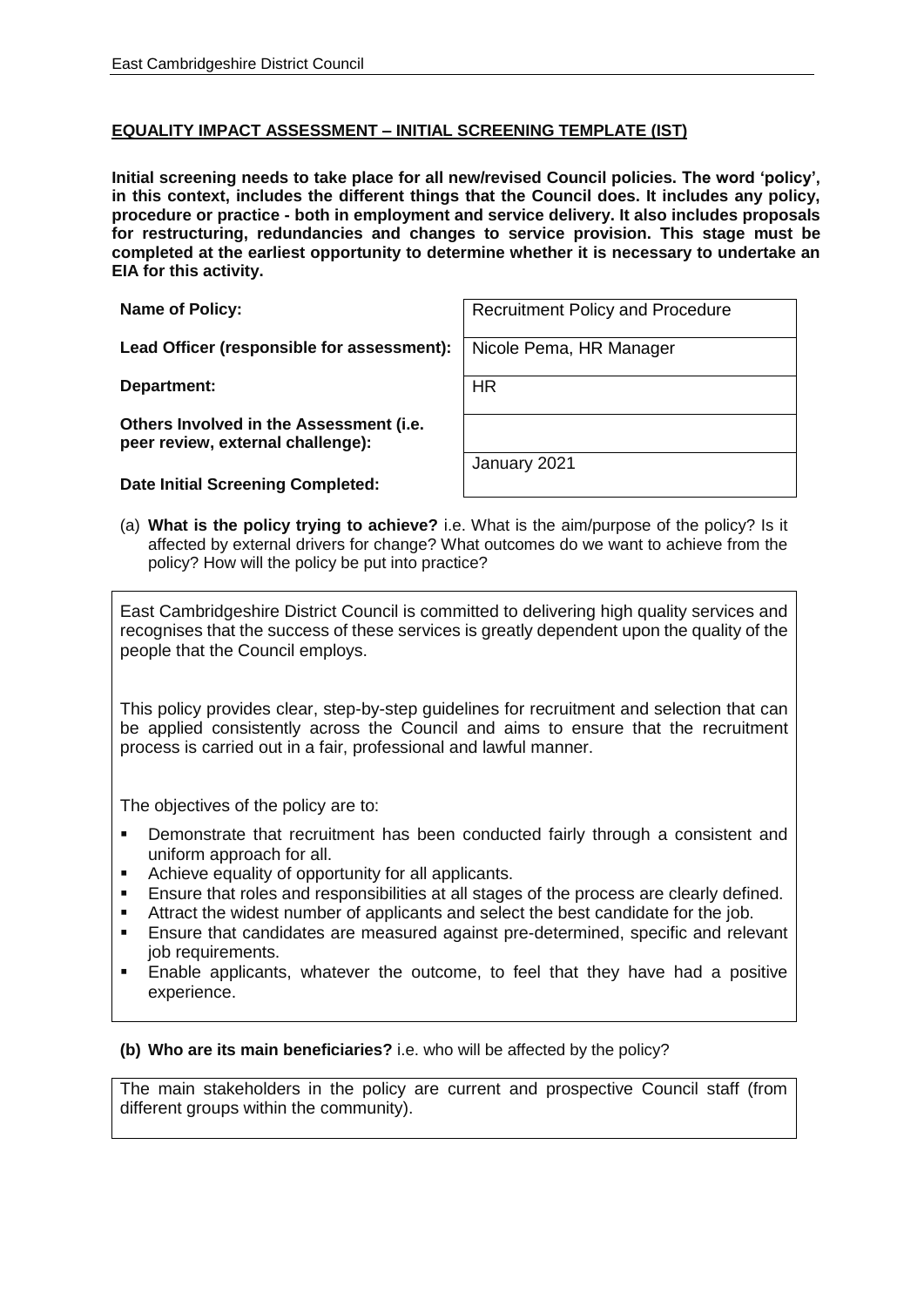**(c) Is this assessment informed by any information or background data?** i.e. consultations, complaints, applications received, allocations/take-up, satisfaction rates, performance indicators, access audits, census data, benchmarking, workforce profile etc.

| The Policy is informed by relevant legislation, including:                                                                                                                                                                                                                                                                                                                                                                                                                                                                                                                                                                                                                                                                                                                                             |  |  |  |
|--------------------------------------------------------------------------------------------------------------------------------------------------------------------------------------------------------------------------------------------------------------------------------------------------------------------------------------------------------------------------------------------------------------------------------------------------------------------------------------------------------------------------------------------------------------------------------------------------------------------------------------------------------------------------------------------------------------------------------------------------------------------------------------------------------|--|--|--|
| Data Protection Act 2018<br>$\blacksquare$<br>Immigration Act 2016<br>٠<br>Enterprise and Regulatory Reform Act 2013<br>п<br>Legal Aid, Sentencing and Punishment of Offenders Act 2012<br>Protection of Freedoms Act 2012<br>٠<br>Equality Act 2010<br>п<br>Safeguarding Vulnerable Groups Act 2006<br>Immigration, Asylum and Nationality Act 2006<br>$\blacksquare$<br><b>Employment Equality Act 1998</b><br>٠<br><b>Rehabilitation of Offenders Act 1974</b><br>$\blacksquare$<br>Children & Young Persons Act 1933 & 1963<br>п<br>Employment of Women, Young Persons & Children Act 1920<br>٠<br>Employment Relations Act 1999 (Blacklists) Regulations 2010<br>٠<br><b>Working Time Regulations 1998</b><br>$\blacksquare$<br>Rehabilitation of Offenders Act 1974 (Exceptions) Order 1975<br>п |  |  |  |
| (d) Does this policy have the potential to cause a positive or negative impact on different<br>groups in the community, on the grounds of any of the protected characteristics (please<br>tick all that apply):                                                                                                                                                                                                                                                                                                                                                                                                                                                                                                                                                                                        |  |  |  |

| <b>Ethnicity</b>                 | $\checkmark$ | Age                                     |  |
|----------------------------------|--------------|-----------------------------------------|--|
| Sex                              |              | <b>Religion or Belief</b>               |  |
| <b>Disability</b>                |              | <b>Sexual Orientation</b>               |  |
| <b>Gender Reassignment</b>       | $\checkmark$ | <b>Marriage &amp; Civil Partnership</b> |  |
| <b>Pregnancy &amp; Maternity</b> | v            |                                         |  |

**Please explain any impact identified:** i.e. What do you already know about equality impact or need? Is there any evidence that there is a higher or lower take-up by particular groups? Have there been any demographic changes or trends locally? Are there any barriers to accessing the policy or service?

Potential equality issues (positive, negative and neutral):

- The policy has been drawn up with reference to equalities legislation and best practice.
- It ensures that all candidates are treated fairly and equitably.
- **•** The recruitment application form is designed to be split into 2 sections  $-$  (1) job details and (2) sensitive information. Only the job details section is provided to the short-listing panel. This is to ensure the panel see only material relevant to the job application and not irrelevant personal details.
- The policy includes information about the Rehabilitation of Offenders Act, and when criminal convictions become 'spent'. Prospective employees do not have to reveal their spent convictions or cautions to an employer unless the occupation is covered by the Exceptions Order, for example where the individual will be working with children. Unless the job is one on the list of excluded job categories under the Act, the employer must, in effect, treat the job applicant for all purposes as if his or her conviction never